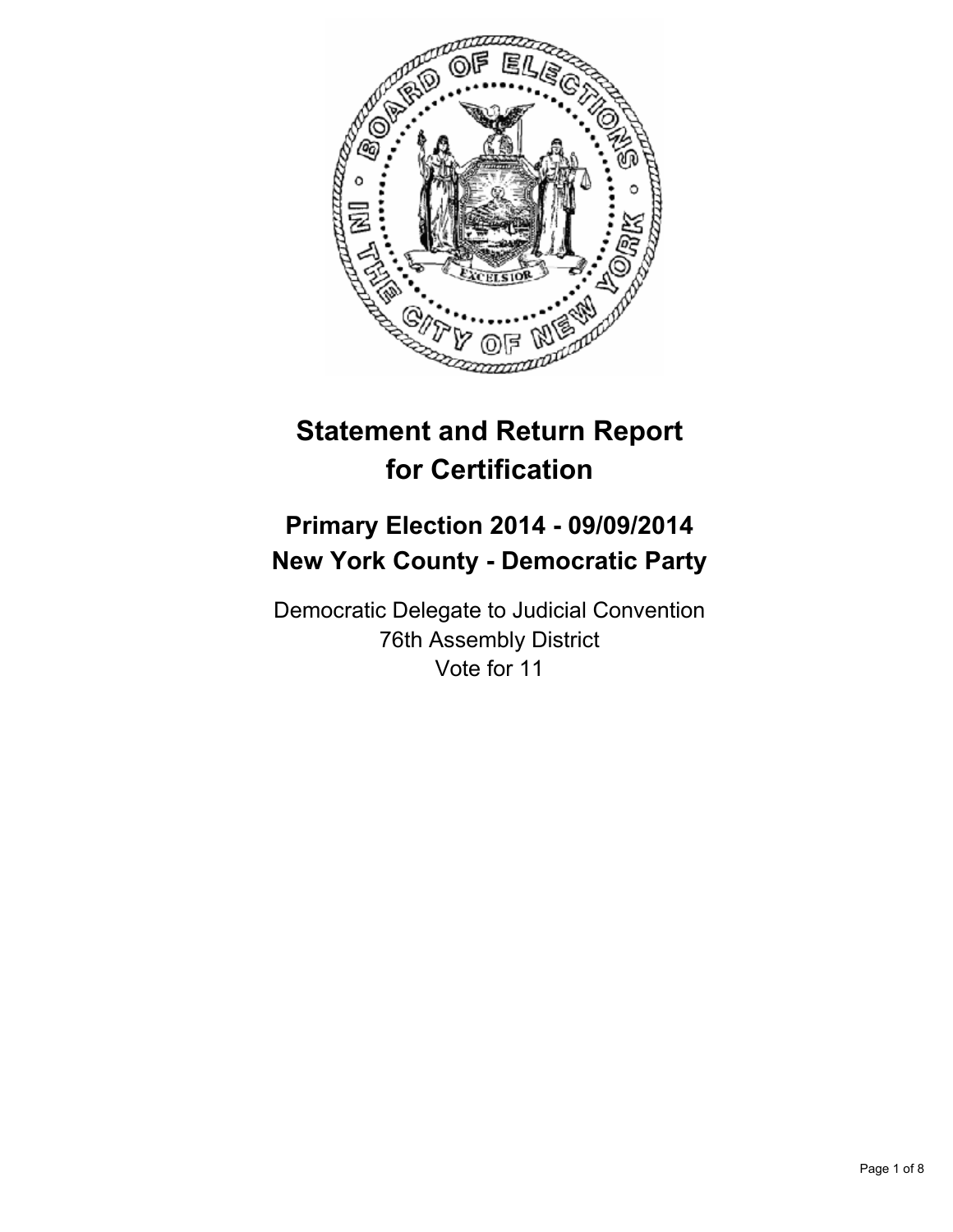

## **Assembly District 76**

| PUBLIC COUNTER                                           | 7,066        |
|----------------------------------------------------------|--------------|
| <b>EMERGENCY</b>                                         | 1            |
| ABSENTEE/MILITARY                                        | 254          |
| <b>FEDERAL</b>                                           | 0            |
| SPECIAL PRESIDENTIAL                                     | $\mathbf 0$  |
| <b>AFFIDAVIT</b>                                         | 53           |
| <b>Total Ballots</b>                                     | 7,374        |
| Less - Inapplicable Federal/Special Presidential Ballots | 0            |
| <b>Total Applicable Ballots</b>                          | 7,374        |
| <b>RUTH C. HALBERG</b>                                   | 2,524        |
| <b>JOHN HALEBIAN</b>                                     | 988          |
| <b>SHELIA FINE</b>                                       | 1,917        |
| ROY H. CARLIN                                            | 1,023        |
| <b>ELLEN RAVENEL</b>                                     | 1,514        |
| EDWARD S. HOCHMAN                                        | 1,210        |
| <b>FRANK C. WILKINSON</b>                                | 968          |
| <b>IRMA GODLIN</b>                                       | 1,521        |
| <b>BRIAN CHENENSKY</b>                                   | 1,032        |
| SHERWOOD A. SALVAN                                       | 740          |
| <b>MICAH Z. KELLNER</b>                                  | 2,381        |
| PAULINE DANA-BASHIAN                                     | 1,678        |
| <b>JAMES G. CLYNES</b>                                   | 918          |
| <b>BETSY FEIST</b>                                       | 1,855        |
| <b>LEON NEGRIN</b>                                       | 974          |
| ARLENE S. KAYATT                                         | 1,498        |
| JOHN F. NEWTON                                           | 960          |
| <b>BARBARA RUDDER</b>                                    | 1,661        |
| STEVEN S. GOLDBERG                                       | 1,423        |
| MICHAEL B. HOFFMAN                                       | 1,184        |
| MARGARET O. KORTE                                        | 1,318        |
| <b>GABRIEL A. PANEK</b>                                  | 835          |
| KIM M. MOSCARITOLO                                       | 1,024        |
| SUSAN J. HOCHBERG                                        | 1,854        |
| <b>JONATHAN PIEL</b>                                     | 1,247        |
| MADELAINE D. PIEL                                        | 1,201        |
| A. R. DI SESA                                            | 649          |
| <b>JEAN FISCHMAN</b>                                     | 1,244        |
| LANCE A. POLIVY                                          | 776          |
| <b>MONICA ATIYA</b>                                      | 1,148        |
| <b>GERALD J. FERGUSON</b>                                | 909          |
| ROMANO T. REID                                           | 730          |
| ALAN KIPNIS (WRITE-IN)                                   | 1            |
| ALEXANDER SWINGLE (WRITE-IN)                             | 1            |
| ALLEN GADLIN (WRITE-IN)                                  | $\mathbf{1}$ |
| ALLEN N. ROSKOFF (WRITE-IN)                              | $\mathbf{1}$ |
| AMY KALM (WRITE-IN)                                      | 1            |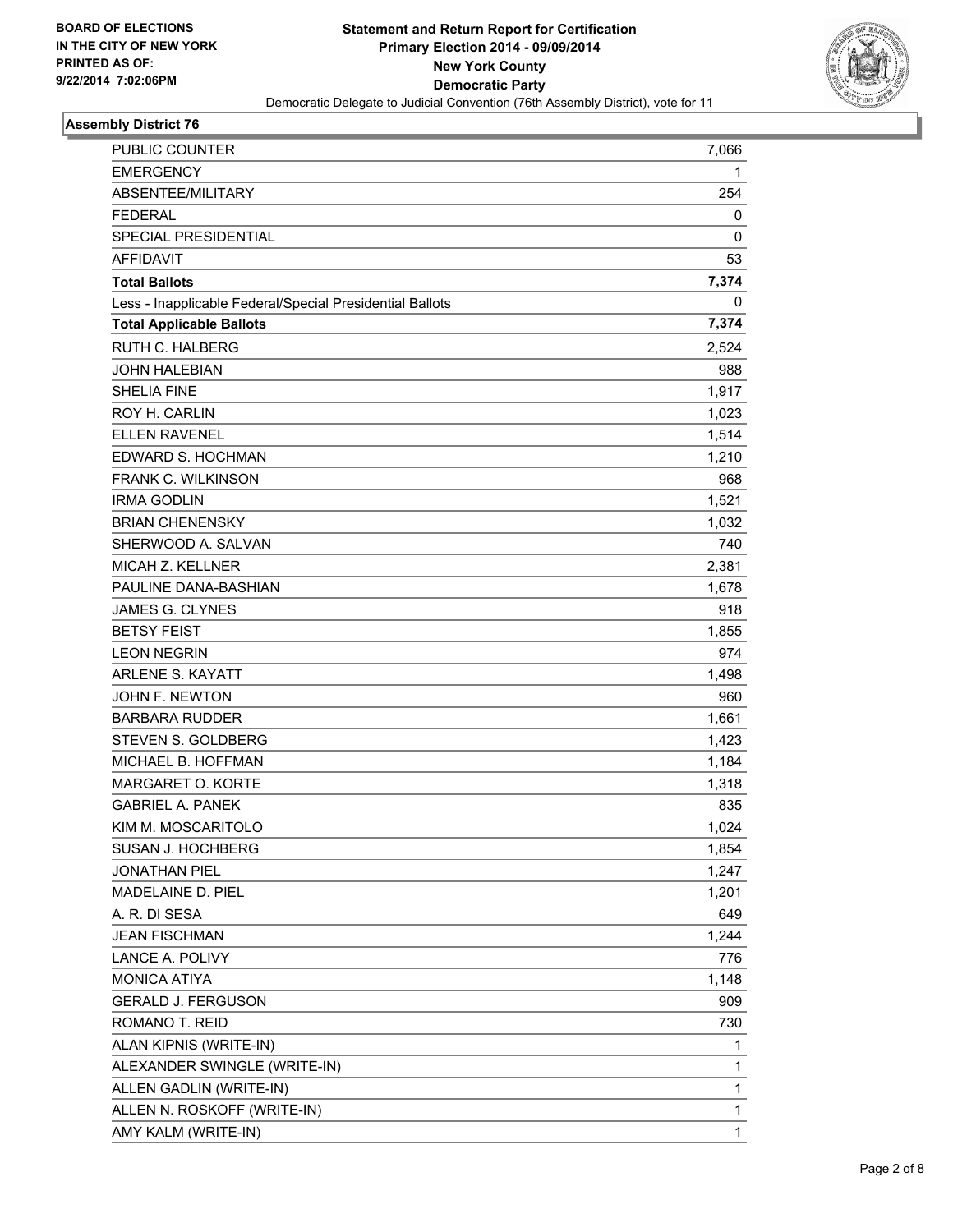

## **Assembly District 76**

| ANDREW W. GARN (WRITE-IN)          | 1            |
|------------------------------------|--------------|
| AUSTIN ALEXANDER (WRITE-IN)        | 1            |
| <b>BOB MASTERS (WRITE-IN)</b>      | 1            |
| BRIAN KRIST (WRITE-IN)             | 2            |
| <b>BRUCE WAYNE (WRITE-IN)</b>      | 1            |
| CECIL "SPIKE" WILSON (WRITE-IN)    | 1            |
| CERISE DEVINOS (WRITE-IN)          | 1            |
| CHARLES S. BAYOR (WRITE-IN)        | 1            |
| CHRISTOPHER HORN (WRITE-IN)        | 1            |
| DANIEL DORNBAUM (WRITE-IN)         | 1            |
| DAVID B. YOUNG (WRITE-IN)          | 1            |
| DAVID GARLAND (WRITE-IN)           | 1            |
| DAVID KANER (WRITE-IN)             | 1            |
| DAVID ROSENSTEIN (WRITE-IN)        | 1            |
| DAVID SOARES (WRITE-IN)            | 1            |
| DAVID YOUNG (WRITE-IN)             | 1            |
| DEANNA TROI (WRITE-IN)             | 1            |
| DICK GREYSON (WRITE-IN)            | 2            |
| DONNA TRAY (WRITE-IN)              | 1            |
| DONNA TROY (WRITE-IN)              | 1            |
| ED SASLOW (WRITE-IN)               | 1            |
| EDWARD F. WAGNER (WRITE-IN)        | 1            |
| EMILY J. GOODMAN (WRITE-IN)        | 1            |
| EVAN YOUNG (WRITE-IN)              | 1            |
| FRANK SEDITA (WRITE-IN)            | 1            |
| <b>GARY JOHNSON (WRITE-IN)</b>     | 1            |
| <b>GNOTHI SEIZER (WRITE-IN)</b>    | 1            |
| HAL JORDEN (WRITE-IN)              | 1            |
| HOWARD STERN (WRITE-IN)            | 1            |
| JACK RYAN (WRITE-IN)               | 1            |
| JAMES ALLEN (WRITE-IN)             | 1            |
| JAMES GRAY (WRITE-IN)              | $\mathbf{1}$ |
| JEAN-LUC PICARD (WRITE-IN)         | 1            |
| JED LEWIN ESQ. (WRITE-IN)          | 1            |
| JOAN RIVERS (WRITE-IN)             | 2            |
| JORDAN ROST (WRITE-IN)             | 1            |
| JOSHUA BERENGARIAN ESQ. (WRITE-IN) | 1            |
| KARL SEIDENNURM (WRITE-IN)         | 1            |
| KARL SEIDENWURM (WRITE-IN)         | 1            |
| KAY SARLIN (WRITE-IN)              | 1            |
| KEITH GITLITZ (WRITE-IN)           | 1            |
| KEREN YOUNG (WRITE-IN)             | 1            |
| KERI YOUNG (WRITE-IN)              | 1            |
| KEVIN FRITZ ESQ (WRITE-IN)         | 1            |
| KRISTRIN E. KAUFMAN (WRITE-IN)     | 1            |
| LARAINE BROWN (WRITE-IN)           | 1            |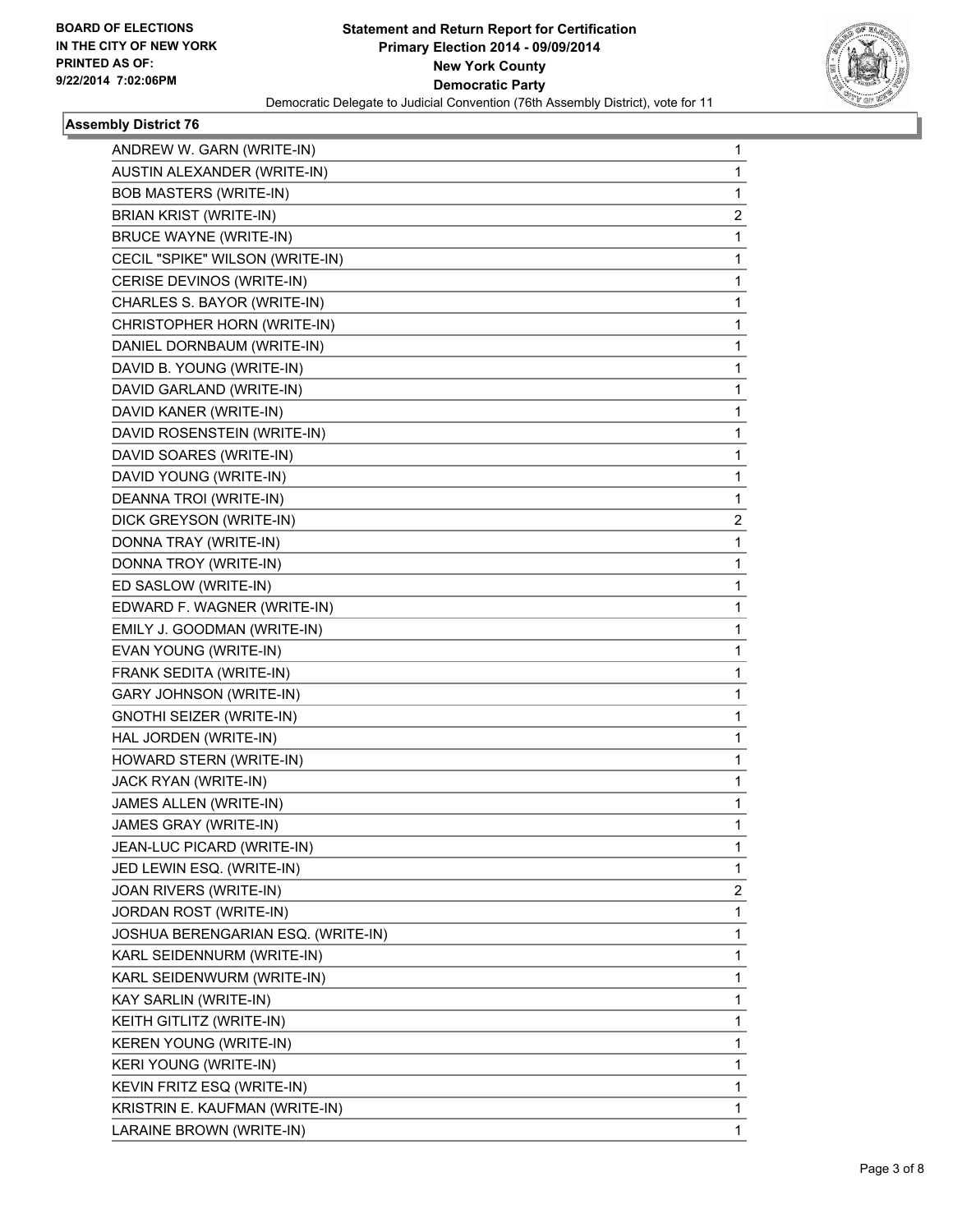

## **Assembly District 76**

| LAUREN C. DOYLE (WRITE-IN)         | 1      |
|------------------------------------|--------|
| LEE SWEDOWSKY (WRITE-IN)           | 2      |
| LEO SPYCHALA (WRITE-IN)            | 1      |
| LUCAS RISPER (WRITE-IN)            | 1      |
| MAJEL BARRETT (WRITE-IN)           | 1      |
| MARGRET DORNBAUM (WRITE-IN)        | 1      |
| MARK AXINN (WRITE-IN)              | 1      |
| MARTIN STAHL (WRITE-IN)            | 1      |
| MICHAEL FLALERTY (WRITE-IN)        | 1      |
| MICHAEL J. SPILLANE (WRITE-IN)     | 1      |
| MODESTY BLAISE (WRITE-IN)          | 1      |
| MORRIE L. KILMART (WRITE-IN)       | 1      |
| MORY DELIA (WRITE-IN)              | 1      |
| NICOLE KRIST (WRITE-IN)            | 2      |
| PETER PARKER (WRITE-IN)            | 1      |
| REED RICHARDS (WRITE-IN)           | 1      |
| REMI YOUNG (WRITE-IN)              | 1      |
| ROBERT PLOUTZ (WRITE-IN)           | 1      |
| ROBIN WILLIAMS (WRITE-IN)          | 1      |
| RONNIE ELDRIDGE (WRITE-IN)         | 1      |
| ROY HARPER (WRITE-IN)              | 1      |
| ROY STOLLER (WRITE-IN)             | 1      |
| RYAN SMITH (WRITE-IN)              | 1      |
| SAMUEL D. MORELL (WRITE-IN)        | 1      |
| SANDRA BETTINGER (WRITE-IN)        | 1      |
| SCOTT STRINGER (WRITE-IN)          | 1      |
| SETH J. WEISSMAN (WRITE-IN)        | 1      |
| SHERYL FELDMAN (WRITE-IN)          | 1      |
| SOPHIE DORNBAUM (WRITE-IN)         | 1      |
| STEVEN R. GOLDMAN (WRITE-IN)       | 1      |
| SUSSA PARKER (WRITE-IN)            | 1      |
| TERRI F. SASANOW (WRITE-IN)        | 1      |
| THEODORE WRIGHT (WRITE-IN)         | 1      |
| THOMAS M. GREICO (WRITE-IN)        | 1      |
| TOM FINNERTY (WRITE-IN)            | 1      |
| TONY WEINER (WRITE-IN)             | 1      |
| UNATTRIBUTABLE WRITE-IN (WRITE-IN) | 36     |
| VOTA LIVERTE (WRITE-IN)            | 1      |
| W. DYER HALPREN (WRITE-IN)         | 1      |
| WILLIAM PAIOSON (WRITE-IN)         | 1      |
| WILLIE GARVIN (WRITE-IN)           | 1.     |
| <b>Total Votes</b>                 | 41,036 |
| Unrecorded                         | 40,078 |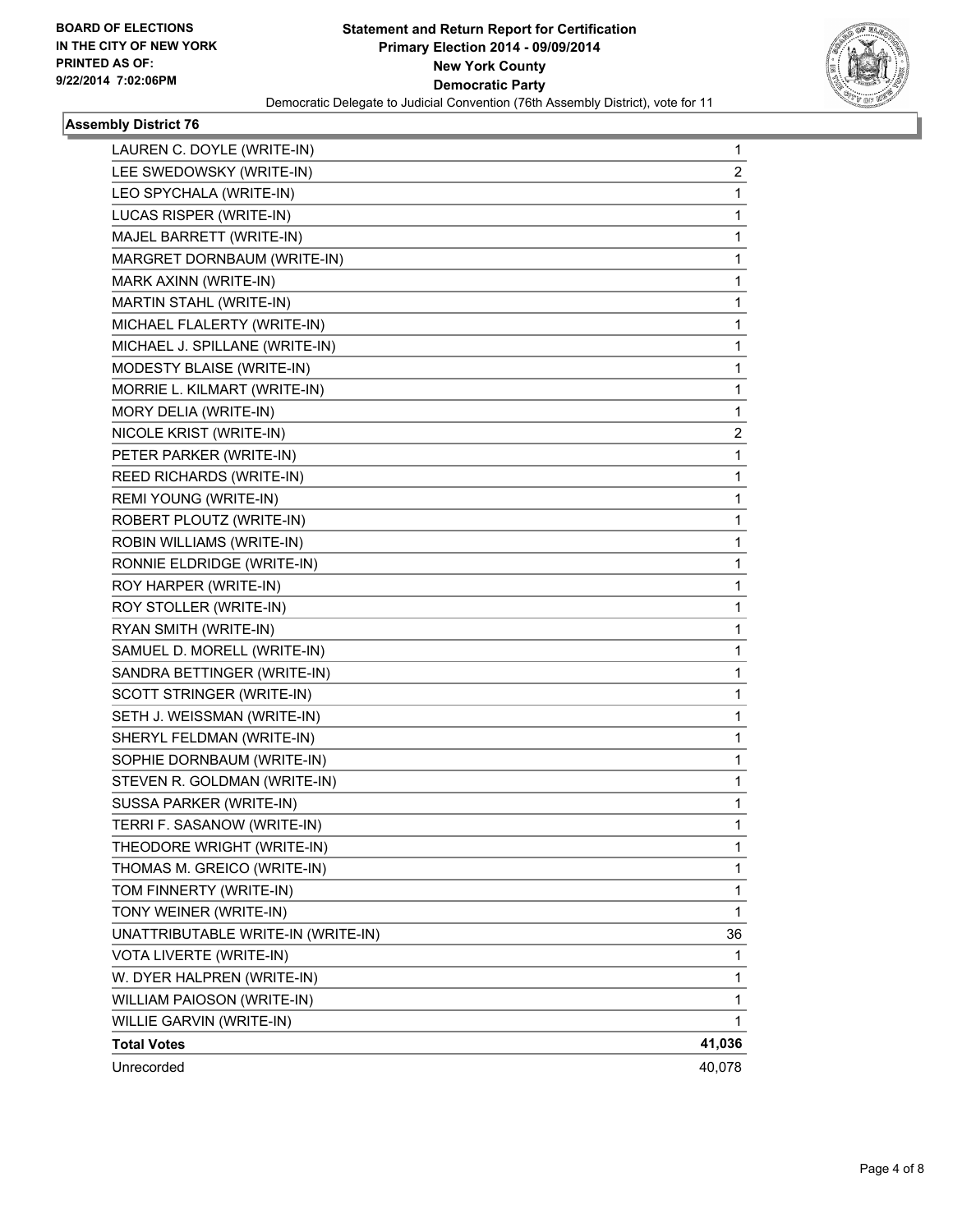

#### **Total for Democratic Delegate to Judicial Convention (76th Assembly District) - New York County**

| PUBLIC COUNTER                                           | 7,066 |
|----------------------------------------------------------|-------|
| <b>EMERGENCY</b>                                         | 1     |
| ABSENTEE/MILITARY                                        | 254   |
| <b>FEDERAL</b>                                           | 0     |
| <b>SPECIAL PRESIDENTIAL</b>                              | 0     |
| <b>AFFIDAVIT</b>                                         | 53    |
| <b>Total Ballots</b>                                     | 7,374 |
| Less - Inapplicable Federal/Special Presidential Ballots | 0     |
| <b>Total Applicable Ballots</b>                          | 7,374 |
| <b>RUTH C. HALBERG</b>                                   | 2.524 |
| <b>JOHN HALEBIAN</b>                                     | 988   |
| <b>SHELIA FINE</b>                                       | 1,917 |
| ROY H. CARLIN                                            | 1,023 |
| <b>ELLEN RAVENEL</b>                                     | 1,514 |
| EDWARD S. HOCHMAN                                        | 1,210 |
| FRANK C. WILKINSON                                       | 968   |
| <b>IRMA GODLIN</b>                                       | 1,521 |
| <b>BRIAN CHENENSKY</b>                                   | 1,032 |
| SHERWOOD A. SALVAN                                       | 740   |
| <b>MICAH Z. KELLNER</b>                                  | 2,381 |
| PAULINE DANA-BASHIAN                                     | 1,678 |
| JAMES G. CLYNES                                          | 918   |
| <b>BETSY FEIST</b>                                       | 1,855 |
| <b>LEON NEGRIN</b>                                       | 974   |
| ARLENE S. KAYATT                                         | 1,498 |
| JOHN F. NEWTON                                           | 960   |
| <b>BARBARA RUDDER</b>                                    | 1,661 |
| STEVEN S. GOLDBERG                                       | 1,423 |
| MICHAEL B. HOFFMAN                                       | 1,184 |
| MARGARET O. KORTE                                        | 1,318 |
| <b>GABRIEL A. PANEK</b>                                  | 835   |
| KIM M. MOSCARITOLO                                       | 1,024 |
| SUSAN J. HOCHBERG                                        | 1,854 |
| <b>JONATHAN PIEL</b>                                     | 1,247 |
| MADELAINE D. PIEL                                        | 1,201 |
| A. R. DI SESA                                            | 649   |
| <b>JEAN FISCHMAN</b>                                     | 1,244 |
| LANCE A. POLIVY                                          | 776   |
| <b>MONICA ATIYA</b>                                      | 1,148 |
| <b>GERALD J. FERGUSON</b>                                | 909   |
| ROMANO T. REID                                           | 730   |
| ALAN KIPNIS (WRITE-IN)                                   | 1     |
| ALEXANDER SWINGLE (WRITE-IN)                             | 1     |
| ALLEN GADLIN (WRITE-IN)                                  | 1     |
| ALLEN N. ROSKOFF (WRITE-IN)                              | 1     |
| AMY KALM (WRITE-IN)                                      | 1     |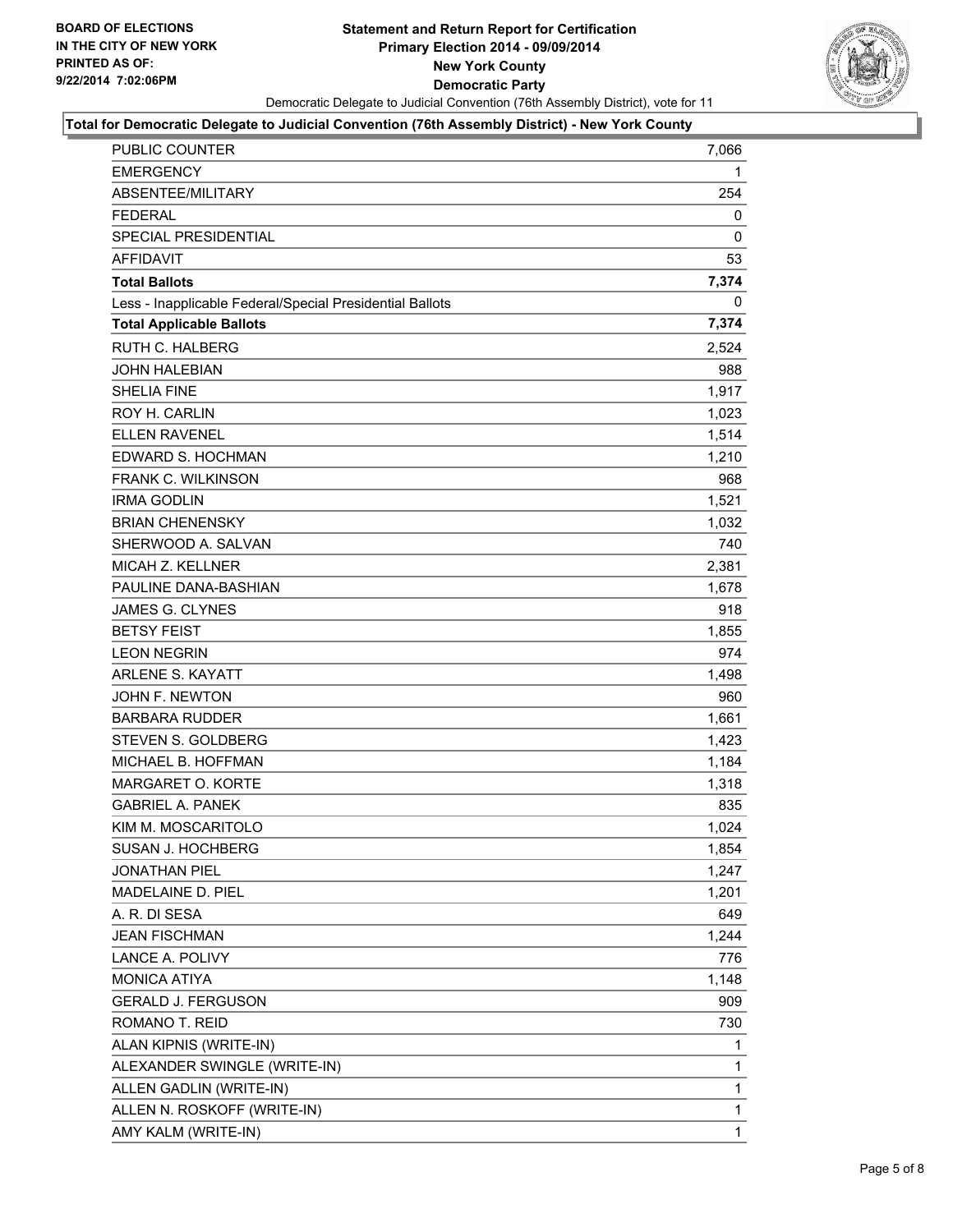

### **Total for Democratic Delegate to Judicial Convention (76th Assembly District) - New York County**

| ANDREW W. GARN (WRITE-IN)          | 1            |
|------------------------------------|--------------|
| AUSTIN ALEXANDER (WRITE-IN)        | 1            |
| <b>BOB MASTERS (WRITE-IN)</b>      | 1            |
| BRIAN KRIST (WRITE-IN)             | 2            |
| <b>BRUCE WAYNE (WRITE-IN)</b>      | 1            |
| CECIL "SPIKE" WILSON (WRITE-IN)    | 1            |
| CERISE DEVINOS (WRITE-IN)          | 1            |
| CHARLES S. BAYOR (WRITE-IN)        | 1            |
| CHRISTOPHER HORN (WRITE-IN)        | 1            |
| DANIEL DORNBAUM (WRITE-IN)         | 1            |
| DAVID B. YOUNG (WRITE-IN)          | 1            |
| DAVID GARLAND (WRITE-IN)           | 1            |
| DAVID KANER (WRITE-IN)             | 1            |
| DAVID ROSENSTEIN (WRITE-IN)        | 1            |
| DAVID SOARES (WRITE-IN)            | 1            |
| DAVID YOUNG (WRITE-IN)             | 1            |
| DEANNA TROI (WRITE-IN)             | 1            |
| DICK GREYSON (WRITE-IN)            | 2            |
| DONNA TRAY (WRITE-IN)              | 1            |
| DONNA TROY (WRITE-IN)              | 1            |
| ED SASLOW (WRITE-IN)               | 1            |
| EDWARD F. WAGNER (WRITE-IN)        | 1            |
| EMILY J. GOODMAN (WRITE-IN)        | 1            |
| EVAN YOUNG (WRITE-IN)              | 1            |
| FRANK SEDITA (WRITE-IN)            | 1            |
| <b>GARY JOHNSON (WRITE-IN)</b>     | 1            |
| <b>GNOTHI SEIZER (WRITE-IN)</b>    | 1            |
| HAL JORDEN (WRITE-IN)              | 1            |
| HOWARD STERN (WRITE-IN)            | 1            |
| JACK RYAN (WRITE-IN)               | 1            |
| JAMES ALLEN (WRITE-IN)             | 1            |
| JAMES GRAY (WRITE-IN)              | 1            |
| JEAN-LUC PICARD (WRITE-IN)         | 1            |
| JED LEWIN ESQ. (WRITE-IN)          | $\mathbf{1}$ |
| JOAN RIVERS (WRITE-IN)             | 2            |
| JORDAN ROST (WRITE-IN)             | 1            |
| JOSHUA BERENGARIAN ESQ. (WRITE-IN) | 1            |
| KARL SEIDENNURM (WRITE-IN)         | 1            |
| KARL SEIDENWURM (WRITE-IN)         | 1            |
| KAY SARLIN (WRITE-IN)              | 1            |
| KEITH GITLITZ (WRITE-IN)           | 1            |
| KEREN YOUNG (WRITE-IN)             | 1            |
| KERI YOUNG (WRITE-IN)              | 1            |
| KEVIN FRITZ ESQ (WRITE-IN)         | 1            |
| KRISTRIN E. KAUFMAN (WRITE-IN)     | 1            |
| LARAINE BROWN (WRITE-IN)           | $\mathbf 1$  |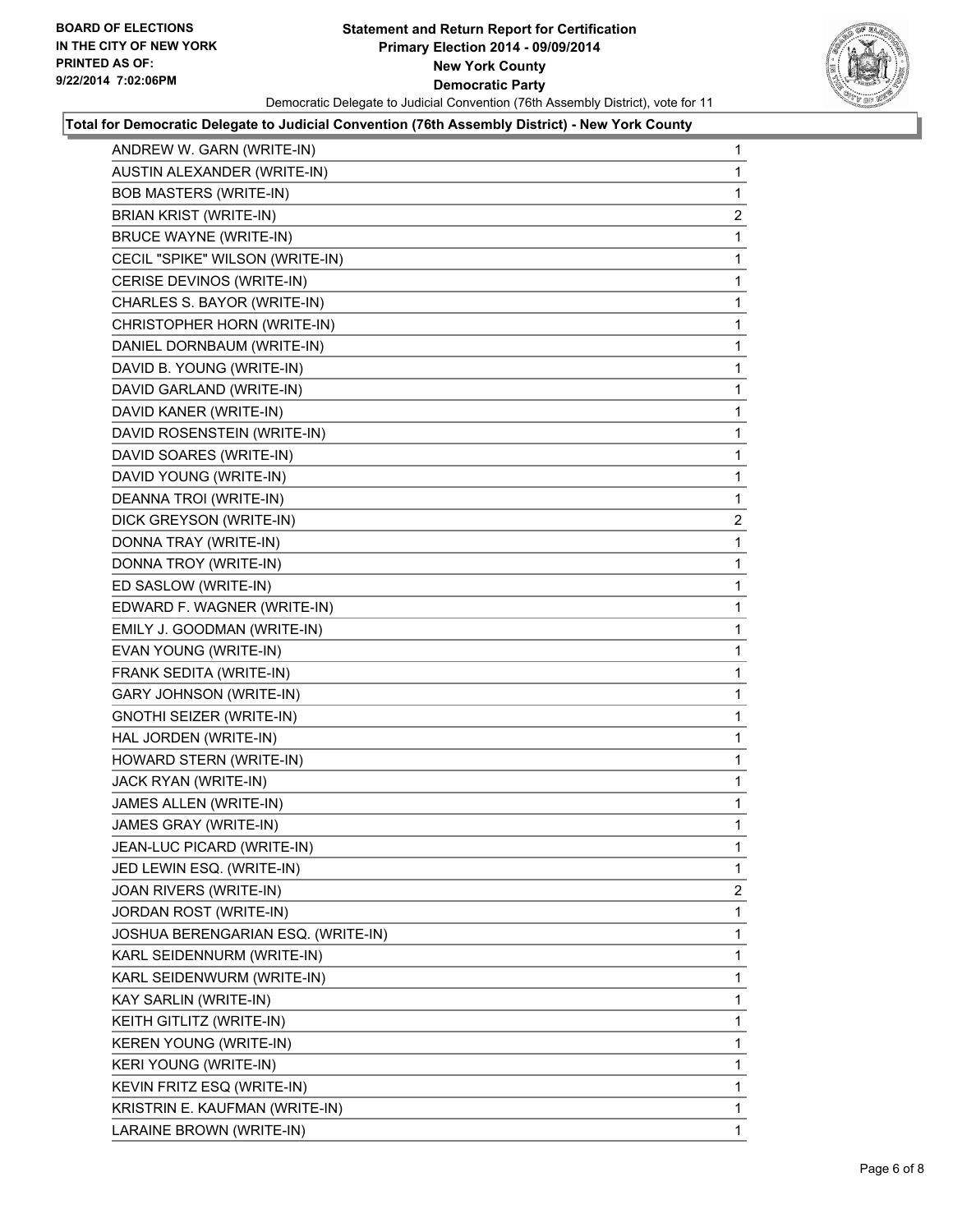

### **Total for Democratic Delegate to Judicial Convention (76th Assembly District) - New York County**

| LAUREN C. DOYLE (WRITE-IN)         | 1              |
|------------------------------------|----------------|
| LEE SWEDOWSKY (WRITE-IN)           | $\overline{2}$ |
| LEO SPYCHALA (WRITE-IN)            | 1              |
| LUCAS RISPER (WRITE-IN)            | 1              |
| MAJEL BARRETT (WRITE-IN)           | 1              |
| MARGRET DORNBAUM (WRITE-IN)        | 1              |
| MARK AXINN (WRITE-IN)              | 1              |
| MARTIN STAHL (WRITE-IN)            | 1              |
| MICHAEL FLALERTY (WRITE-IN)        | 1              |
| MICHAEL J. SPILLANE (WRITE-IN)     | 1              |
| MODESTY BLAISE (WRITE-IN)          | 1              |
| MORRIE L. KILMART (WRITE-IN)       | 1              |
| MORY DELIA (WRITE-IN)              | 1              |
| NICOLE KRIST (WRITE-IN)            | 2              |
| PETER PARKER (WRITE-IN)            | 1              |
| REED RICHARDS (WRITE-IN)           | 1              |
| REMI YOUNG (WRITE-IN)              | 1              |
| ROBERT PLOUTZ (WRITE-IN)           | 1              |
| ROBIN WILLIAMS (WRITE-IN)          | 1              |
| RONNIE ELDRIDGE (WRITE-IN)         | 1              |
| ROY HARPER (WRITE-IN)              | 1              |
| ROY STOLLER (WRITE-IN)             | 1              |
| RYAN SMITH (WRITE-IN)              | 1              |
| SAMUEL D. MORELL (WRITE-IN)        | 1              |
| SANDRA BETTINGER (WRITE-IN)        | 1              |
| SCOTT STRINGER (WRITE-IN)          | 1              |
| SETH J. WEISSMAN (WRITE-IN)        | 1              |
| SHERYL FELDMAN (WRITE-IN)          | 1              |
| SOPHIE DORNBAUM (WRITE-IN)         | 1              |
| STEVEN R. GOLDMAN (WRITE-IN)       | 1              |
| SUSSA PARKER (WRITE-IN)            | 1              |
| TERRI F. SASANOW (WRITE-IN)        | 1              |
| THEODORE WRIGHT (WRITE-IN)         | 1              |
| THOMAS M. GREICO (WRITE-IN)        | 1              |
| TOM FINNERTY (WRITE-IN)            | 1              |
| TONY WEINER (WRITE-IN)             | 1              |
| UNATTRIBUTABLE WRITE-IN (WRITE-IN) | 36             |
| VOTA LIVERTE (WRITE-IN)            | 1              |
| W. DYER HALPREN (WRITE-IN)         | 1              |
| WILLIAM PAIOSON (WRITE-IN)         | 1              |
| WILLIE GARVIN (WRITE-IN)           | 1              |
| <b>Total Votes</b>                 | 41,036         |
| Unrecorded                         | 40,078         |